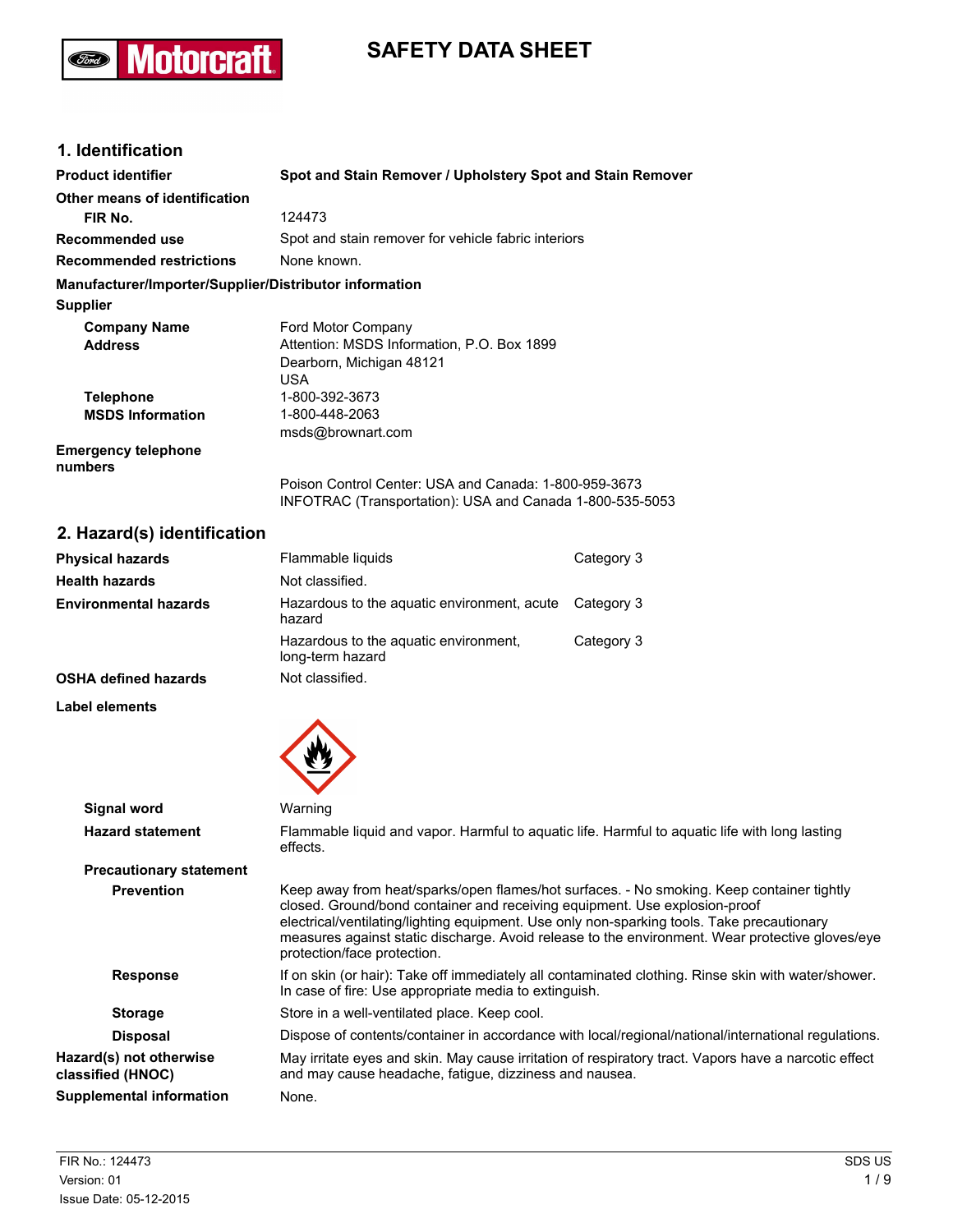## **3. Composition/information on ingredients**

#### **Mixtures**

| <b>Chemical name</b>                        | Common name and synonyms | <b>CAS</b> number | %            |
|---------------------------------------------|--------------------------|-------------------|--------------|
| 1-Butoxypropan-2-ol                         |                          | 5131-66-8         | $5 - 5 = 10$ |
| Naphtha (petroleum), hydrotreated<br>heavy  |                          | 64742-48-9        | $1 - 5.3$    |
| PROPAN-2-OL                                 |                          | 67-63-0           | $1 - 5.3$    |
| SODIUM<br><b>DODEOVI DENIZENEOUL EQUATE</b> |                          | 25155-30-0        | $1 - 5.3$    |

DODECYLBENZENESULFONATE

Specific chemical identity and/or exact percentage (concentration) of composition has been withheld as a trade secret.

| 4. First-aid measures                                                        |                                                                                                                                                                                                                                                           |
|------------------------------------------------------------------------------|-----------------------------------------------------------------------------------------------------------------------------------------------------------------------------------------------------------------------------------------------------------|
| <b>Inhalation</b>                                                            | Move to fresh air. Call a physician if symptoms develop or persist.                                                                                                                                                                                       |
| <b>Skin contact</b>                                                          | Take off immediately all contaminated clothing. Rinse skin with water/shower. Get medical<br>attention if irritation develops and persists.                                                                                                               |
| Eye contact                                                                  | Immediately flush eyes with plenty of water for at least 15 minutes. Remove contact lenses, if<br>present and easy to do. Get medical attention if irritation develops and persists.                                                                      |
| Ingestion                                                                    | Rinse mouth. Do not induce vomiting. Get medical attention if symptoms occur.                                                                                                                                                                             |
| <b>Most important</b><br>symptoms/effects, acute and<br>delayed              | Direct contact with eyes may cause temporary irritation.                                                                                                                                                                                                  |
| Indication of immediate<br>medical attention and special<br>treatment needed | Provide general supportive measures and treat symptomatically. Thermal burns: Flush with water<br>immediately. While flushing, remove clothes which do not adhere to affected area. Call an<br>ambulance. Continue flushing during transport to hospital. |
| <b>General information</b>                                                   | Take off all contaminated clothing immediately. Ensure that medical personnel are aware of the<br>material(s) involved, and take precautions to protect themselves. Wash contaminated clothing<br>before reuse.                                           |
| 5. Fire-fighting measures                                                    |                                                                                                                                                                                                                                                           |

| Suitable extinguishing media                                     | Water fog. Foam. Dry chemical powder. Carbon dioxide (CO2).                                                                                                                                                                                                                                                  |
|------------------------------------------------------------------|--------------------------------------------------------------------------------------------------------------------------------------------------------------------------------------------------------------------------------------------------------------------------------------------------------------|
| Unsuitable extinguishing<br>media                                | Do not use water jet as an extinguisher, as this will spread the fire.                                                                                                                                                                                                                                       |
| Specific hazards arising from<br>the chemical                    | Vapors may form explosive mixtures with air. Vapors may travel considerable distance to a source<br>of ignition and flash back. During fire, gases hazardous to health may be formed. Upon<br>decomposition, this product emits carbon monoxide, carbon dioxide and/or low molecular weight<br>hydrocarbons. |
| Special protective equipment<br>and precautions for firefighters | Self-contained breathing apparatus and full protective clothing must be worn in case of fire.                                                                                                                                                                                                                |
| <b>Fire fighting</b><br>equipment/instructions                   | In case of fire and/or explosion do not breathe fumes. Move containers from fire area if you can do<br>so without risk.                                                                                                                                                                                      |
| <b>Specific methods</b>                                          | Use standard firefighting procedures and consider the hazards of other involved materials.                                                                                                                                                                                                                   |
| <b>General fire hazards</b>                                      | Flammable liquid and vapor.                                                                                                                                                                                                                                                                                  |

### **6. Accidental release measures**

**Personal precautions, protective equipment and emergency procedures** Keep unnecessary personnel away. Keep people away from and upwind of spill/leak. Eliminate all ignition sources (no smoking, flares, sparks, or flames in immediate area). Avoid contact with eyes, skin, and clothing. Avoid inhalation of vapors. Wear appropriate protective equipment and clothing during clean-up. Do not touch damaged containers or spilled material unless wearing appropriate protective clothing. Ventilate closed spaces before entering them. Local authorities should be advised if significant spillages cannot be contained. For personal protection, see section 8 of the SDS.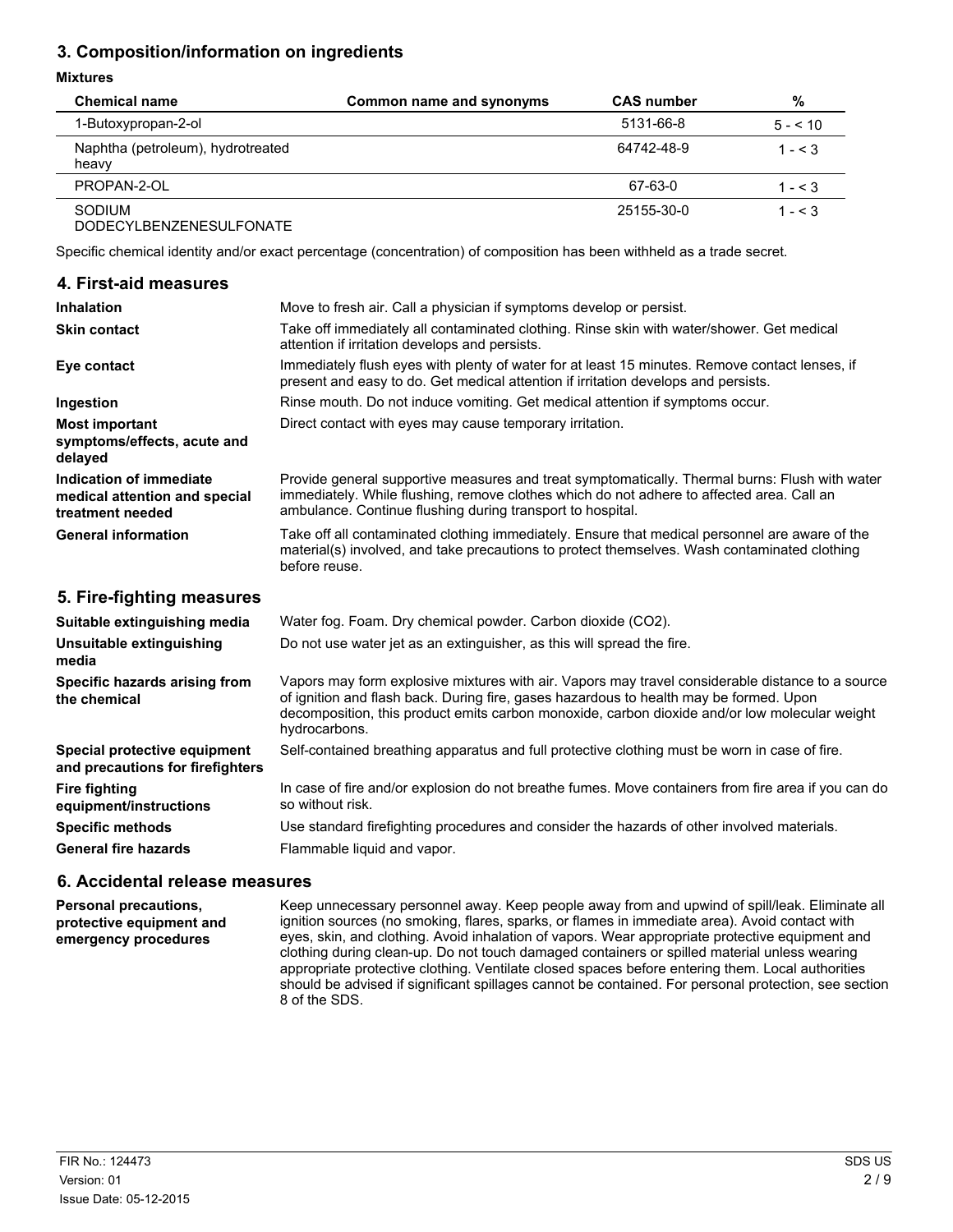| <b>Methods and materials for</b><br>containment and cleaning up | Eliminate all ignition sources (no smoking, flares, sparks, or flames in immediate area). Take<br>precautionary measures against static discharge. Use only non-sparking tools. Keep combustibles<br>(wood, paper, oil, etc.) away from spilled material.                                                                                                                                                                                                                                                                                                                                                                                |
|-----------------------------------------------------------------|------------------------------------------------------------------------------------------------------------------------------------------------------------------------------------------------------------------------------------------------------------------------------------------------------------------------------------------------------------------------------------------------------------------------------------------------------------------------------------------------------------------------------------------------------------------------------------------------------------------------------------------|
|                                                                 | Large Spills: Stop the flow of material, if this is without risk. Dike the spilled material, where this is<br>possible. Cover with plastic sheet to prevent spreading. Use a non-combustible material like<br>vermiculite, sand or earth to soak up the product and place into a container for later disposal.<br>Prevent product from entering drains. Following product recovery, flush area with water.                                                                                                                                                                                                                               |
|                                                                 | Small Spills: Absorb with earth, sand or other non-combustible material and transfer to containers<br>for later disposal. Clean surface thoroughly to remove residual contamination.                                                                                                                                                                                                                                                                                                                                                                                                                                                     |
| <b>Environmental precautions</b>                                | Never return spills to original containers for re-use. For waste disposal, see section 13 of the SDS.<br>Avoid release to the environment. Prevent further leakage or spillage if safe to do so. Avoid<br>discharge into drains, water courses or onto the ground. Inform appropriate managerial or<br>supervisory personnel of all environmental releases.                                                                                                                                                                                                                                                                              |
| 7. Handling and storage                                         |                                                                                                                                                                                                                                                                                                                                                                                                                                                                                                                                                                                                                                          |
| <b>Precautions for safe handling</b>                            | Do not handle, store or open near an open flame, sources of heat or sources of ignition. Protect<br>material from direct sunlight. When using do not smoke. Explosion-proof general and local exhaust<br>ventilation. Take precautionary measures against static discharges. All equipment used when<br>handling the product must be grounded. Use non-sparking tools and explosion-proof equipment.<br>Avoid contact with eyes, skin, and clothing. Avoid breathing vapor. Avoid prolonged exposure.<br>Wear appropriate personal protective equipment. Avoid release to the environment. Observe good<br>industrial hygiene practices. |
| Conditions for safe storage,<br>including any incompatibilities | Keep away from heat, sparks and open flame. Prevent electrostatic charge build-up by using<br>common bonding and grounding techniques. Store in a cool, dry place out of direct sunlight. Store<br>in original tightly closed container. Store in a well-ventilated place. Keep in an area equipped with<br>sprinklers. Store away from incompatible materials (see Section 10 of the SDS).                                                                                                                                                                                                                                              |

## **8. Exposure controls/personal protection**

## **Occupational exposure limits**

### **US. OSHA Table Z-1 Limits for Air Contaminants (29 CFR 1910.1000)**

| <b>Components</b>                                              | <b>Type</b> | <b>Value</b> |  |
|----------------------------------------------------------------|-------------|--------------|--|
| Naphtha (petroleum),<br>hydrotreated heavy (CAS<br>64742-48-9) | <b>PEL</b>  | 400 mg/m3    |  |
|                                                                |             | $100$ ppm    |  |
| PROPAN-2-OL (CAS<br>67-63-0)                                   | <b>PEL</b>  | 980 mg/m3    |  |
|                                                                |             | 400 ppm      |  |
| <b>US. ACGIH Threshold Limit Values</b>                        |             |              |  |
| <b>Components</b>                                              | <b>Type</b> | Value        |  |
| PROPAN-2-OL (CAS<br>$67-63-0$                                  | <b>STEL</b> | 400 ppm      |  |
|                                                                | <b>TWA</b>  | 200 ppm      |  |
| US. NIOSH: Pocket Guide to Chemical Hazards                    |             |              |  |
| <b>Components</b>                                              | Type        | Value        |  |
| Naphtha (petroleum),<br>hydrotreated heavy (CAS<br>64742-48-9) | TWA         | 400 mg/m3    |  |
|                                                                |             | $100$ ppm    |  |
| PROPAN-2-OL (CAS<br>67-63-0)                                   | <b>STEL</b> | 1225 mg/m3   |  |
|                                                                |             | 500 ppm      |  |
|                                                                | <b>TWA</b>  | 980 mg/m3    |  |
|                                                                |             | 400 ppm      |  |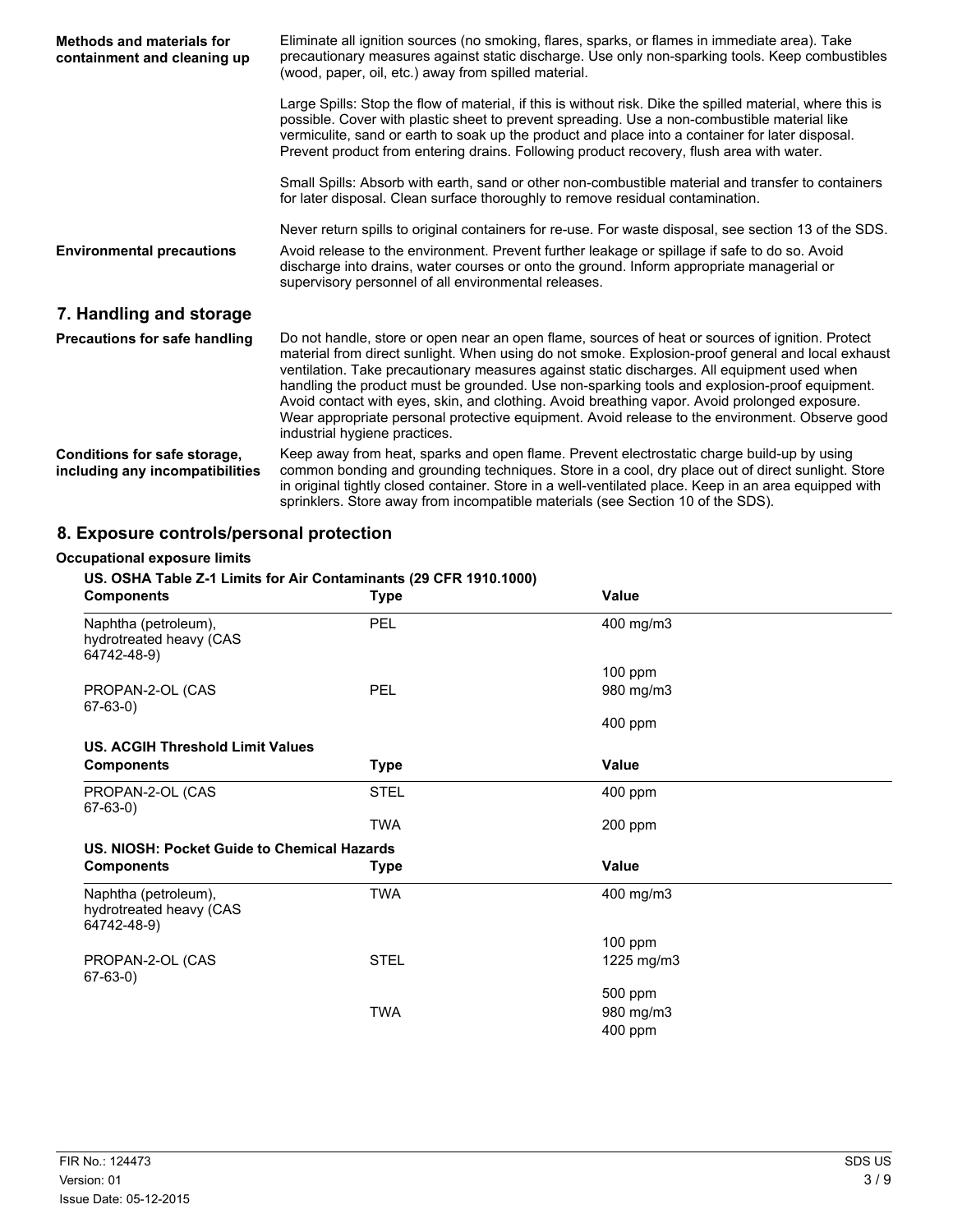| <b>Biological limit values</b>                                        |              |                                                                                                                                                                                                                                                                                                                                                                                                                                                                                                                                                                                                                       |                 |                                                                                                                                                                                                                                                                                                                                                                                              |  |
|-----------------------------------------------------------------------|--------------|-----------------------------------------------------------------------------------------------------------------------------------------------------------------------------------------------------------------------------------------------------------------------------------------------------------------------------------------------------------------------------------------------------------------------------------------------------------------------------------------------------------------------------------------------------------------------------------------------------------------------|-----------------|----------------------------------------------------------------------------------------------------------------------------------------------------------------------------------------------------------------------------------------------------------------------------------------------------------------------------------------------------------------------------------------------|--|
| <b>ACGIH Biological Exposure Indices</b>                              | Value        | <b>Determinant</b>                                                                                                                                                                                                                                                                                                                                                                                                                                                                                                                                                                                                    |                 |                                                                                                                                                                                                                                                                                                                                                                                              |  |
| <b>Components</b>                                                     |              |                                                                                                                                                                                                                                                                                                                                                                                                                                                                                                                                                                                                                       | <b>Specimen</b> | <b>Sampling Time</b>                                                                                                                                                                                                                                                                                                                                                                         |  |
| PROPAN-2-OL (CAS<br>$67-63-0)$                                        | 40 mg/l      | Acetone                                                                                                                                                                                                                                                                                                                                                                                                                                                                                                                                                                                                               | Urine           | $\star$                                                                                                                                                                                                                                                                                                                                                                                      |  |
| * - For sampling details, please see the source document.             |              |                                                                                                                                                                                                                                                                                                                                                                                                                                                                                                                                                                                                                       |                 |                                                                                                                                                                                                                                                                                                                                                                                              |  |
| Appropriate engineering<br>controls                                   |              | control airborne levels below the recommended exposure limits/guidelines.                                                                                                                                                                                                                                                                                                                                                                                                                                                                                                                                             |                 | Explosion-proof general and local exhaust ventilation. Use adequate ventilation to control airborne<br>concentrations below the exposure limits/guidelines. If user operations generate a vapor, dust<br>and/or mist, use process enclosure, local exhaust ventilation, or other engineering controls to                                                                                     |  |
| Individual protection measures, such as personal protective equipment |              |                                                                                                                                                                                                                                                                                                                                                                                                                                                                                                                                                                                                                       |                 |                                                                                                                                                                                                                                                                                                                                                                                              |  |
| Eye/face protection                                                   |              | Wear safety glasses with side shields (or goggles).                                                                                                                                                                                                                                                                                                                                                                                                                                                                                                                                                                   |                 |                                                                                                                                                                                                                                                                                                                                                                                              |  |
| <b>Skin protection</b>                                                |              |                                                                                                                                                                                                                                                                                                                                                                                                                                                                                                                                                                                                                       |                 |                                                                                                                                                                                                                                                                                                                                                                                              |  |
| <b>Hand protection</b>                                                | recommended. |                                                                                                                                                                                                                                                                                                                                                                                                                                                                                                                                                                                                                       |                 | The choice of an appropriate glove does not only depend on its material but also on other quality<br>features and is different from one producer to the other. Suitable chemical protective gloves should<br>be worn when the potential exists for prolonged or repeated skin exposure. Nitrile gloves are<br>recommended. Neoprene gloves are recommended. Latex or butyl rubber gloves are |  |
| <b>Other</b>                                                          |              |                                                                                                                                                                                                                                                                                                                                                                                                                                                                                                                                                                                                                       |                 | Wear suitable protective clothing. Wear appropriate chemical resistant clothing if applicable.                                                                                                                                                                                                                                                                                               |  |
| <b>Respiratory protection</b>                                         |              | If engineering controls do not maintain airborne concentrations below recommended exposure<br>limits (where applicable) or to an acceptable level (in countries where exposure limits have not<br>been established), an approved respirator must be worn. If engineering controls do not maintain<br>airborne concentrations to a level which is adequate to protect worker health, an approved<br>respirator must be worn. Respirator selection, use and maintenance should be in accordance with<br>the requirements of OSHA Respiratory Protection Standard 29 CFR 1910.134 and/or Canadian<br>Standard CSA Z94.4. |                 |                                                                                                                                                                                                                                                                                                                                                                                              |  |
| <b>Thermal hazards</b>                                                |              | Wear appropriate thermal protective clothing, when necessary.                                                                                                                                                                                                                                                                                                                                                                                                                                                                                                                                                         |                 |                                                                                                                                                                                                                                                                                                                                                                                              |  |
| <b>General hygiene</b><br>considerations                              |              | clothing and protective equipment to remove contaminants.                                                                                                                                                                                                                                                                                                                                                                                                                                                                                                                                                             |                 | When using do not smoke. Always observe good personal hygiene measures, such as washing<br>after handling the material and before eating, drinking, and/or smoking. Routinely wash work                                                                                                                                                                                                      |  |

### **9. Physical and chemical properties**

| Appearance                                   |                         |        |
|----------------------------------------------|-------------------------|--------|
| <b>Physical state</b>                        | Liquid.                 |        |
| Form                                         | Liquid.                 |        |
| Color                                        | Amber.                  |        |
| Odor                                         | Characteristic.         |        |
| <b>Odor threshold</b>                        | Not available.          |        |
| pH                                           | 9.2 ASTM D1293          |        |
| Melting point/freezing point                 | Not available.          |        |
| Initial boiling point and boiling<br>range   | Not available.          |        |
| <b>Flash point</b>                           | 127.9 °F (53.3 °C) PMCC |        |
| <b>Evaporation rate</b>                      | Not available.          |        |
| Flammability (solid, gas)                    | Not applicable.         |        |
| Upper/lower flammability or explosive limits |                         |        |
| <b>Flammability limit - lower</b><br>$(\%)$  | Not available.          |        |
| <b>Flammability limit - upper</b><br>$(\% )$ | Not available.          |        |
| Explosive limit - lower (%)                  | Not available.          |        |
| Explosive limit - upper (%)                  | Not available.          |        |
| Vapor pressure                               | Not available.          |        |
| <b>Vapor density</b>                         | Not available.          |        |
| <b>Relative density</b>                      | $1.01 - 1.03$           |        |
| <b>Relative density temperature</b>          | 68 °F (20 °C)           |        |
| FIR No.: 124473                              |                         | SDS US |
| Version: 01                                  |                         | 4/9    |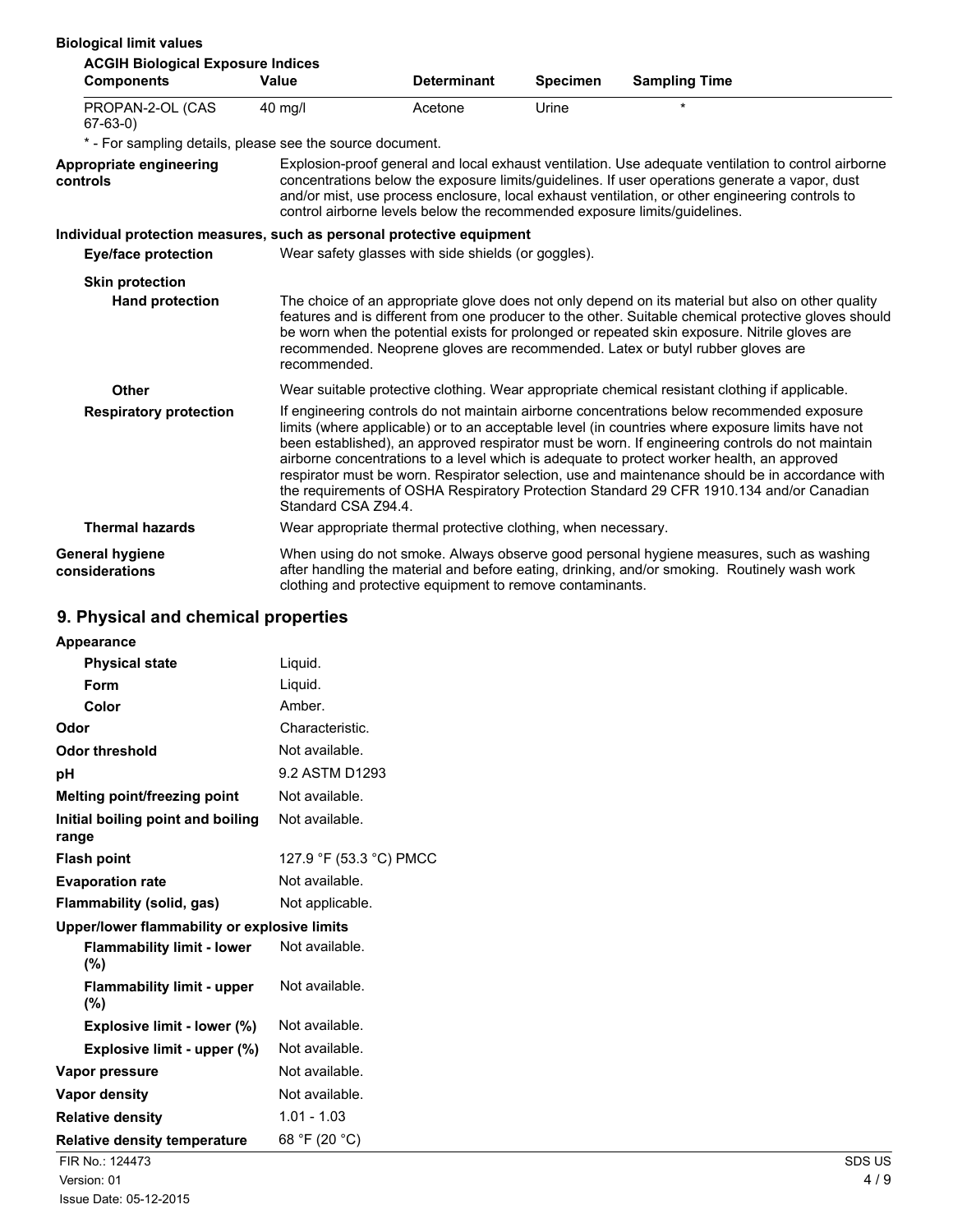| Solubility(ies)                                   |                |
|---------------------------------------------------|----------------|
| Solubility (water)                                | Not available. |
| <b>Partition coefficient</b><br>(n-octanol/water) | Not available. |
| <b>Auto-ignition temperature</b>                  | Not available. |
| <b>Decomposition temperature</b>                  | Not available. |
| <b>Viscosity</b>                                  | Not available. |
| <b>Other information</b>                          |                |
| VOC (Weight %)                                    | 8 % CAM310     |

## **10. Stability and reactivity**

| <b>Reactivity</b>                            | The product is stable and non-reactive under normal conditions of use, storage and transport.                                                     |
|----------------------------------------------|---------------------------------------------------------------------------------------------------------------------------------------------------|
| <b>Chemical stability</b>                    | Material is stable under normal conditions.                                                                                                       |
| <b>Possibility of hazardous</b><br>reactions | Hazardous polymerization does not occur.                                                                                                          |
| <b>Conditions to avoid</b>                   | Avoid heat, sparks, open flames and other ignition sources. Avoid temperatures exceeding the<br>flash point. Contact with incompatible materials. |
| Incompatible materials                       | Strong oxidizing agents.                                                                                                                          |
| <b>Hazardous decomposition</b><br>products   | Upon decomposition, this product emits carbon monoxide, carbon dioxide and/or low molecular<br>weight hydrocarbons.                               |

## **11. Toxicological information**

### **Information on likely routes of exposure**

| <b>Inhalation</b>                                                                  | Prolonged inhalation may be harmful. May cause irritation to the respiratory system. Vapors have<br>a narcotic effect and may cause headache, fatigue, dizziness and nausea. |
|------------------------------------------------------------------------------------|------------------------------------------------------------------------------------------------------------------------------------------------------------------------------|
| <b>Skin contact</b>                                                                | Frequent or prolonged contact may defat and dry the skin, leading to discomfort and dermatitis.                                                                              |
| Eye contact                                                                        | Direct contact with eyes may cause temporary irritation.                                                                                                                     |
| Ingestion                                                                          | May cause discomfort if swallowed.                                                                                                                                           |
| Symptoms related to the<br>physical, chemical and<br>toxicological characteristics | Direct contact with eyes may cause temporary irritation.                                                                                                                     |

### **Information on toxicological effects**

### **Acute toxicity**

| <b>Components</b>                                        | <b>Species</b>                                           | <b>Calculated/Test Results</b> |
|----------------------------------------------------------|----------------------------------------------------------|--------------------------------|
| Naphtha (petroleum), hydrotreated heavy (CAS 64742-48-9) |                                                          |                                |
| <b>Acute</b>                                             |                                                          |                                |
| Inhalation                                               |                                                          |                                |
| LC50                                                     | Rat                                                      | 61 mg/l, 4 Hours               |
| Oral                                                     |                                                          |                                |
| LD50                                                     | Rat                                                      | $> 25$ ml/kg                   |
| PROPAN-2-OL (CAS 67-63-0)                                |                                                          |                                |
| <b>Acute</b>                                             |                                                          |                                |
| Dermal                                                   |                                                          |                                |
| LD50                                                     | Rabbit                                                   | 12800 mg/kg                    |
| Oral                                                     |                                                          |                                |
| LD50                                                     | Dog                                                      | 4797 mg/kg                     |
|                                                          | Mouse                                                    | 3600 mg/kg                     |
|                                                          | Rabbit                                                   | 5.03 g/kg                      |
|                                                          | Rat                                                      | 4.7 g/kg                       |
| <b>Skin corrosion/irritation</b>                         | Prolonged skin contact may cause temporary irritation.   |                                |
| Serious eye damage/eye<br>irritation                     | Direct contact with eyes may cause temporary irritation. |                                |
| FIR No.: 124473                                          |                                                          | SDS US                         |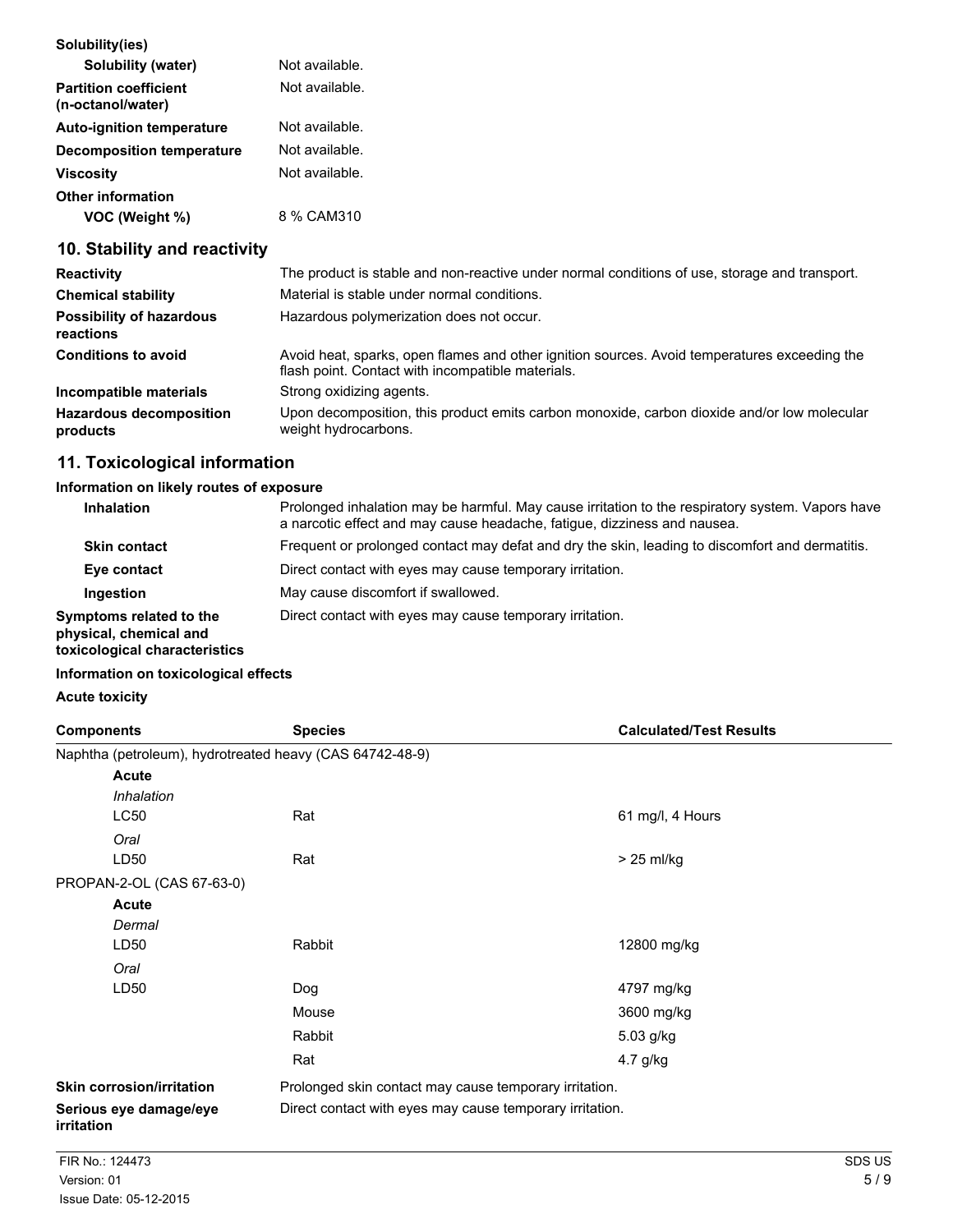| Respiratory or skin sensitization                                             |                                                                                                                     |                                                                              |                                |
|-------------------------------------------------------------------------------|---------------------------------------------------------------------------------------------------------------------|------------------------------------------------------------------------------|--------------------------------|
| <b>Respiratory sensitization</b>                                              | Not a respiratory sensitizer.                                                                                       |                                                                              |                                |
| <b>Skin sensitization</b>                                                     |                                                                                                                     | This product is not expected to cause skin sensitization.                    |                                |
| <b>Germ cell mutagenicity</b>                                                 | No data available to indicate product or any components present at greater than 0.1% are<br>mutagenic or genotoxic. |                                                                              |                                |
| Carcinogenicity                                                               | This product is not considered to be a carcinogen by IARC, ACGIH, NTP, or OSHA.                                     |                                                                              |                                |
| OSHA Specifically Regulated Substances (29 CFR 1910.1001-1050)<br>Not listed. |                                                                                                                     |                                                                              |                                |
| <b>Reproductive toxicity</b>                                                  |                                                                                                                     | This product is not expected to cause reproductive or developmental effects. |                                |
| Specific target organ toxicity -<br>single exposure                           | Not classified.                                                                                                     |                                                                              |                                |
| Specific target organ toxicity -<br>repeated exposure                         | Not classified.                                                                                                     |                                                                              |                                |
| <b>Aspiration hazard</b>                                                      | Not an aspiration hazard.                                                                                           |                                                                              |                                |
| <b>Chronic effects</b>                                                        |                                                                                                                     | Prolonged inhalation may be harmful.                                         |                                |
| 12. Ecological information                                                    |                                                                                                                     |                                                                              |                                |
| <b>Ecotoxicity</b>                                                            |                                                                                                                     | Harmful to aquatic life with long lasting effects.                           |                                |
|                                                                               |                                                                                                                     |                                                                              |                                |
| <b>Ecotoxicity</b>                                                            |                                                                                                                     |                                                                              |                                |
| <b>Components</b>                                                             |                                                                                                                     |                                                                              |                                |
|                                                                               |                                                                                                                     | <b>Species</b>                                                               | <b>Calculated/Test Results</b> |
| Naphtha (petroleum), hydrotreated heavy (CAS 64742-48-9)                      |                                                                                                                     |                                                                              |                                |
| <b>Aquatic</b>                                                                |                                                                                                                     |                                                                              |                                |
| Crustacea                                                                     | EC50                                                                                                                | Water flea (Daphnia pulex)                                                   | 2.7 - 5.1 mg/l, 48 hours       |
| Fish                                                                          | <b>LC50</b>                                                                                                         | Rainbow trout, donaldson trout<br>(Oncorhynchus mykiss)                      | 8.8 mg/l, 96 hours             |
|                                                                               |                                                                                                                     |                                                                              | 8.8 mg/l, 96 hours             |
| PROPAN-2-OL (CAS 67-63-0)                                                     |                                                                                                                     |                                                                              |                                |
| <b>Aquatic</b>                                                                |                                                                                                                     |                                                                              |                                |
| <b>Fish</b>                                                                   | <b>LC50</b>                                                                                                         | Bluegill (Lepomis macrochirus)                                               | > 1400 mg/l, 96 hours          |
| SODIUM DODECYLBENZENESULFONATE (CAS 25155-30-0)                               |                                                                                                                     |                                                                              |                                |
| <b>Aquatic</b>                                                                |                                                                                                                     |                                                                              |                                |
| Crustacea                                                                     | EC50                                                                                                                | Water flea (Ceriodaphnia dubia)                                              | 3.26 - 14.51 mg/l, 48 hours    |
| Fish                                                                          | <b>LC50</b>                                                                                                         | Rainbow trout, donaldson trout<br>(Oncorhynchus mykiss)                      | 3.2 - 5.6 mg/l, 96 hours       |

# **Bioaccumulative potential**

| Partition coefficient n-octanol / water (log Kow) |                                                                                                                                |      |
|---------------------------------------------------|--------------------------------------------------------------------------------------------------------------------------------|------|
| PROPAN-2-OL                                       |                                                                                                                                | 0.05 |
| SODIUM DODECYLBENZENESULFONATE                    |                                                                                                                                | 0.45 |
| Mobility in soil                                  | No data available.                                                                                                             |      |
|                                                   | <b>A</b> Fig. (a) Here we can also a construction of the construction of $\mathbf{f}(\mathbf{f})$ and $\mathbf{f}(\mathbf{f})$ |      |

**Other adverse effects** No other adverse environmental effects (e.g. ozone depletion, photochemical ozone creation potential, endocrine disruption, global warming potential) are expected from this component.

## **13. Disposal considerations**

| <b>Disposal instructions</b>             | Collect and reclaim or dispose in sealed containers at licensed waste disposal site. Do not allow<br>this material to drain into sewers/water supplies. Do not contaminate ponds, waterways or ditches<br>with chemical or used container. Dispose of contents/container in accordance with<br>local/regional/national/international regulations. |  |  |
|------------------------------------------|---------------------------------------------------------------------------------------------------------------------------------------------------------------------------------------------------------------------------------------------------------------------------------------------------------------------------------------------------|--|--|
| Local disposal regulations               | Dispose in accordance with all applicable regulations.                                                                                                                                                                                                                                                                                            |  |  |
| Hazardous waste code                     | The waste code should be assigned in discussion between the user, the producer and the waste<br>disposal company.                                                                                                                                                                                                                                 |  |  |
| Waste from residues / unused<br>products | Dispose of in accordance with local regulations. Empty containers or liners may retain some<br>product residues. This material and its container must be disposed of in a safe manner (see:<br>Disposal instructions).                                                                                                                            |  |  |
| FIR No.: 124473                          | SDS US                                                                                                                                                                                                                                                                                                                                            |  |  |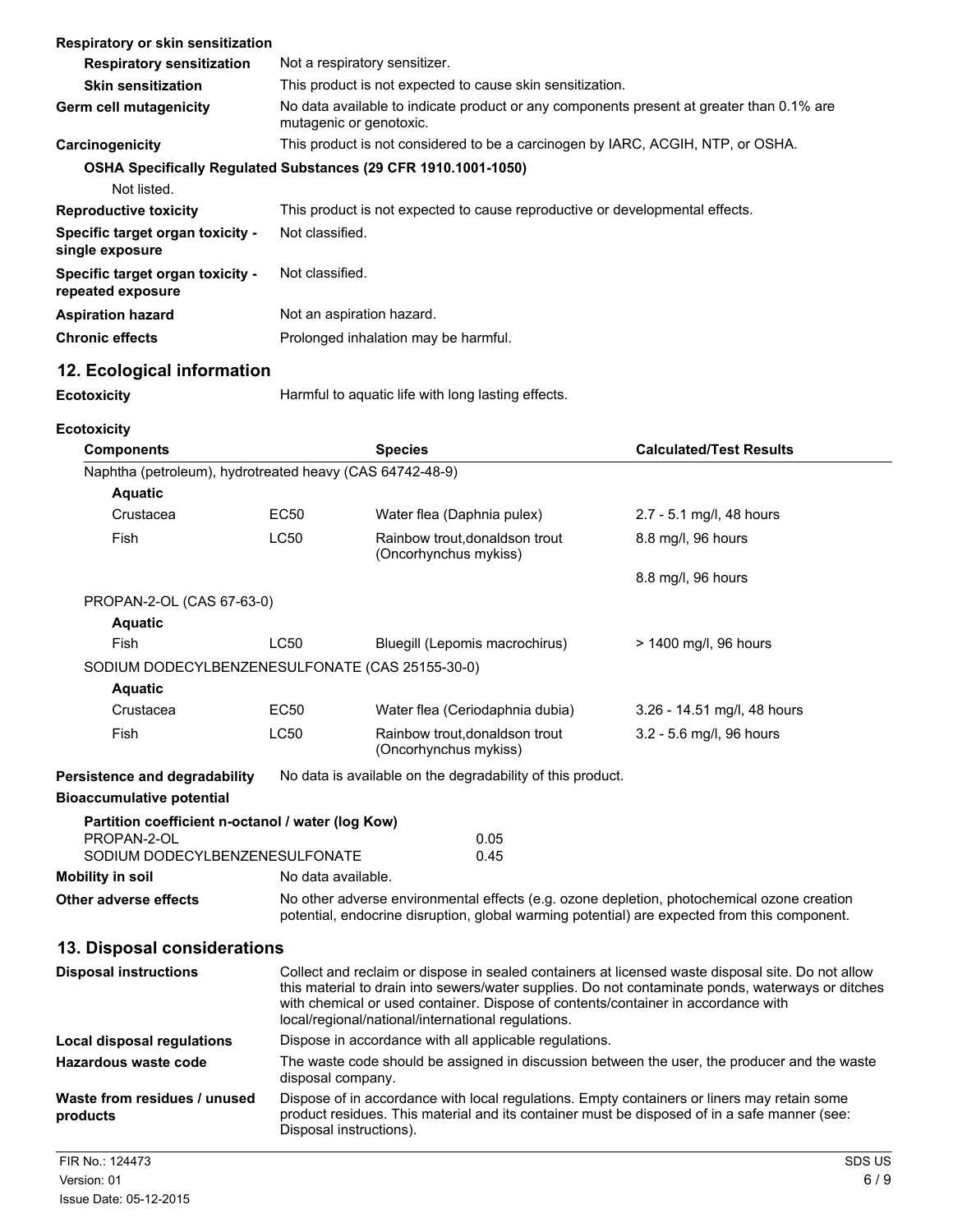**Contaminated packaging** Empty containers should be taken to an approved waste handling site for recycling or disposal. Since emptied containers may retain product residue, follow label warnings even after container is emptied.

## **14. Transport information**

| <b>DOT</b>                        |                                                                                                                          |
|-----------------------------------|--------------------------------------------------------------------------------------------------------------------------|
| <unspecified></unspecified>       |                                                                                                                          |
| <b>UN number</b>                  | <b>UN1993</b>                                                                                                            |
| UN proper shipping name           | FLAMMABLE LIQUIDS, N.O.S. (POLYETHYLENE GLYCOL UNDECYL ETHER)                                                            |
| <b>Transport hazard class(es)</b> |                                                                                                                          |
| <b>Class</b>                      | 3                                                                                                                        |
| <b>Subsidiary risk</b>            |                                                                                                                          |
| Label(s)                          | 3                                                                                                                        |
| Packing group                     | Ш                                                                                                                        |
|                                   | Special precautions for user Read safety instructions, SDS and emergency procedures before handling.                     |
| <b>IATA</b>                       |                                                                                                                          |
| <unspecified></unspecified>       |                                                                                                                          |
| <b>UN number</b>                  | <b>UN1993</b>                                                                                                            |
| UN proper shipping name           | FLAMMABLE LIQUIDS, N.O.S. (POLYETHYLENE GLYCOL UNDECYL ETHER)                                                            |
| <b>Transport hazard class(es)</b> |                                                                                                                          |
| <b>Class</b>                      | 3                                                                                                                        |
| <b>Subsidiary risk</b>            |                                                                                                                          |
| Label(s)                          | 3                                                                                                                        |
| Packing group                     | III                                                                                                                      |
| <b>Environmental hazards</b>      | No.                                                                                                                      |
|                                   | Special precautions for user Read safety instructions, SDS and emergency procedures before handling.                     |
| <b>Other information</b>          |                                                                                                                          |
| Passenger and cargo<br>aircraft   | Forbidden.                                                                                                               |
| Cargo aircraft only               | Forbidden.                                                                                                               |
| <b>IMDG</b>                       |                                                                                                                          |
| <unspecified></unspecified>       |                                                                                                                          |
| <b>UN number</b>                  | UN1993                                                                                                                   |
| UN proper shipping name           | FLAMMABLE LIQUIDS, N.O.S. (POLYETHYLENE GLYCOL UNDECYL ETHER)                                                            |
| <b>Transport hazard class(es)</b> |                                                                                                                          |
| <b>Class</b>                      | 3                                                                                                                        |
| <b>Subsidiary risk</b>            |                                                                                                                          |
| Label(s)                          | 3                                                                                                                        |
| Packing group                     | III                                                                                                                      |
| <b>Environmental hazards</b>      |                                                                                                                          |
| <b>Marine pollutant</b>           | No.                                                                                                                      |
| EmS                               | Not available.                                                                                                           |
| Transport in bulk according to    | Special precautions for user Read safety instructions, SDS and emergency procedures before handling.<br>Not established. |
| Annex II of MARPOL 73/78 and      |                                                                                                                          |
| the IBC Code                      |                                                                                                                          |
| <b>DOT</b>                        |                                                                                                                          |
|                                   |                                                                                                                          |
|                                   |                                                                                                                          |

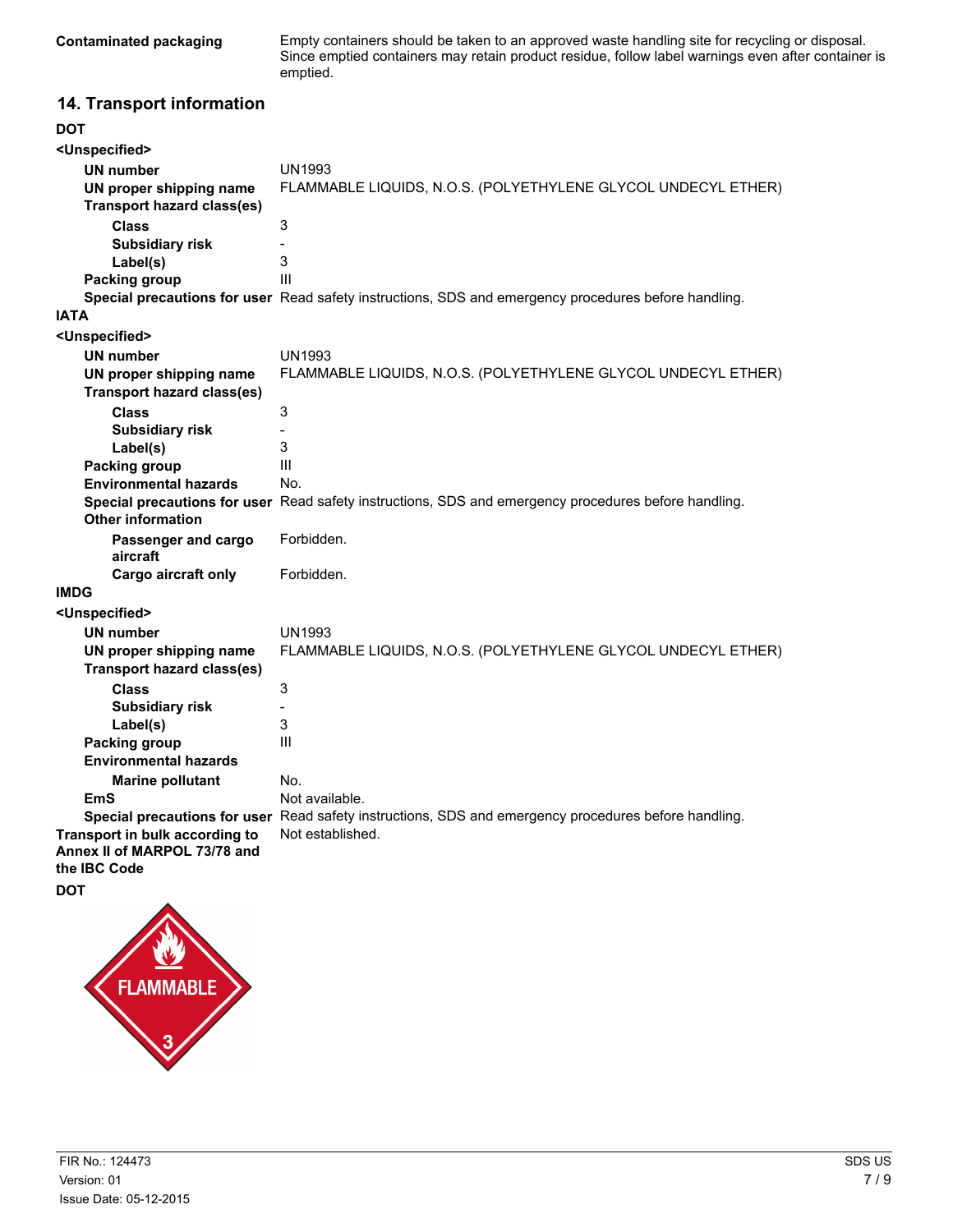

## **15. Regulatory information**

| <b>US federal regulations</b>                                                                      | Standard, 29 CFR 1910.1200.                                                                                          |                   | This product is a "Hazardous Chemical" as defined by the OSHA Hazard Communication                               |        |
|----------------------------------------------------------------------------------------------------|----------------------------------------------------------------------------------------------------------------------|-------------------|------------------------------------------------------------------------------------------------------------------|--------|
| TSCA Section 12(b) Export Notification (40 CFR 707, Subpt. D)                                      |                                                                                                                      |                   |                                                                                                                  |        |
| Not regulated.                                                                                     |                                                                                                                      |                   |                                                                                                                  |        |
| CERCLA Hazardous Substance List (40 CFR 302.4)                                                     |                                                                                                                      |                   |                                                                                                                  |        |
| PROPAN-2-OL (CAS 67-63-0)                                                                          |                                                                                                                      | Listed.           |                                                                                                                  |        |
| 25155-30-0)                                                                                        | SODIUM DODECYLBENZENESULFONATE (CAS                                                                                  | Listed.           |                                                                                                                  |        |
| SARA 304 Emergency release notification                                                            |                                                                                                                      |                   |                                                                                                                  |        |
| Not regulated.                                                                                     |                                                                                                                      |                   |                                                                                                                  |        |
| OSHA Specifically Regulated Substances (29 CFR 1910.1001-1050)                                     |                                                                                                                      |                   |                                                                                                                  |        |
| Not listed.                                                                                        |                                                                                                                      |                   |                                                                                                                  |        |
| Superfund Amendments and Reauthorization Act of 1986 (SARA)                                        |                                                                                                                      |                   |                                                                                                                  |        |
| <b>Hazard categories</b>                                                                           | Immediate Hazard - No<br>Delayed Hazard - Yes<br>Fire Hazard - Yes<br>Pressure Hazard - No<br>Reactivity Hazard - No |                   |                                                                                                                  |        |
| SARA 302 Extremely hazardous substance                                                             |                                                                                                                      |                   |                                                                                                                  |        |
| Not listed.                                                                                        |                                                                                                                      |                   |                                                                                                                  |        |
| SARA 311/312 Hazardous<br>chemical                                                                 | No                                                                                                                   |                   |                                                                                                                  |        |
| SARA 313 (TRI reporting)                                                                           |                                                                                                                      |                   |                                                                                                                  |        |
| <b>Chemical name</b>                                                                               |                                                                                                                      | <b>CAS number</b> | % by wt.                                                                                                         |        |
| PROPAN-2-OL                                                                                        |                                                                                                                      | 67-63-0           | $1 - 3$                                                                                                          |        |
| Other federal regulations                                                                          |                                                                                                                      |                   |                                                                                                                  |        |
| Clean Air Act (CAA) Section 112 Hazardous Air Pollutants (HAPs) List                               |                                                                                                                      |                   |                                                                                                                  |        |
| Not regulated.<br>Clean Air Act (CAA) Section 112(r) Accidental Release Prevention (40 CFR 68.130) |                                                                                                                      |                   |                                                                                                                  |        |
| Not regulated.                                                                                     |                                                                                                                      |                   |                                                                                                                  |        |
| <b>Safe Drinking Water Act</b><br>(SDWA)                                                           | Not regulated.                                                                                                       |                   |                                                                                                                  |        |
| <b>US state regulations</b>                                                                        |                                                                                                                      |                   |                                                                                                                  |        |
|                                                                                                    |                                                                                                                      |                   | US. California Controlled Substances. CA Department of Justice (California Health and Safety Code Section 11100) |        |
| Not listed.                                                                                        |                                                                                                                      |                   |                                                                                                                  |        |
| US. Massachusetts RTK - Substance List                                                             |                                                                                                                      |                   |                                                                                                                  |        |
| PROPAN-2-OL (CAS 67-63-0)<br>US. New Jersey Worker and Community Right-to-Know Act                 | Naphtha (petroleum), hydrotreated heavy (CAS 64742-48-9)<br>SODIUM DODECYLBENZENESULFONATE (CAS 25155-30-0)          |                   |                                                                                                                  |        |
| PROPAN-2-OL (CAS 67-63-0)<br>US. Pennsylvania Worker and Community Right-to-Know Law               | Naphtha (petroleum), hydrotreated heavy (CAS 64742-48-9)<br>SODIUM DODECYLBENZENESULFONATE (CAS 25155-30-0)          |                   |                                                                                                                  |        |
| PROPAN-2-OL (CAS 67-63-0)                                                                          | Naphtha (petroleum), hydrotreated heavy (CAS 64742-48-9)                                                             |                   |                                                                                                                  |        |
| FIR No.: 124473                                                                                    |                                                                                                                      |                   |                                                                                                                  | SDS US |